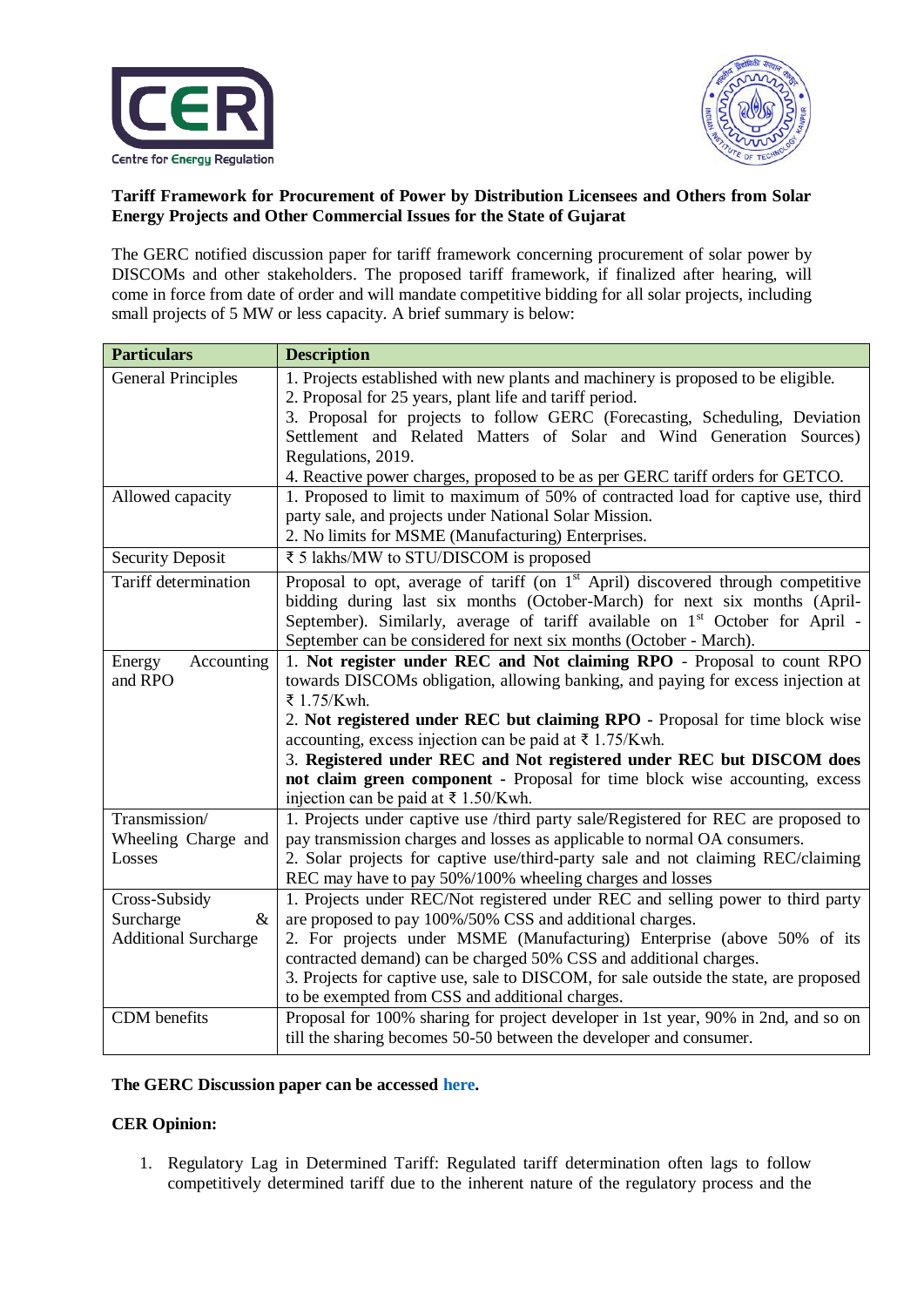



dynamic market situation. Decline in the competitively determined solar prices (See Figure 1 below) needs to reflected in the regulated prices as soon as feasible. Linking of the 'regulated' price for projects below 5 MW to the competitively derived one would address the underlying lag.



Figure 1: Declining Tariff for Competitively Bid Large Scale Solar PV Projects Source: MNRE

Although the discussion paper attempts to explain the new tariff framework, the degree of linkage is not clear.

"The average tariff, available as on 1st April (as discovered in the competitive bidding by GUVNL during previous six months October-March and adopted by the Commission) applicable for the project commissioned during April-September [*sic*]. Similarly, the average tariff, available as on 1st October (as discovered in the competitive bidding by GUVNL during previous six months April-September and adopted by the Commission) applicable for the project commissioned during October-March." [*sic*]

"We therefore, decides [*sic*] that the small projects which will be installed in the State the procurement of energy from such projects be purchased by the distribution licensee having linkage with the tariff rate discovered under the competitive bidding process." [*sic*]

"The power generated from the small scale solar projects having size below 5 MW, the procurement price of energy is at the rate of tariff discovered under the competitive bidding process in different time period of 6 months of the year plus additional 20 paisa per kWh thereon for the projects located outside the solar park as under:" [*sic*]

## We are able to conclude the following:

The tariff to be determined for the projects below 5 MW are to be linked to the competitively determined tariff for projects above 5 MW during the previous six months (as per defined block of months).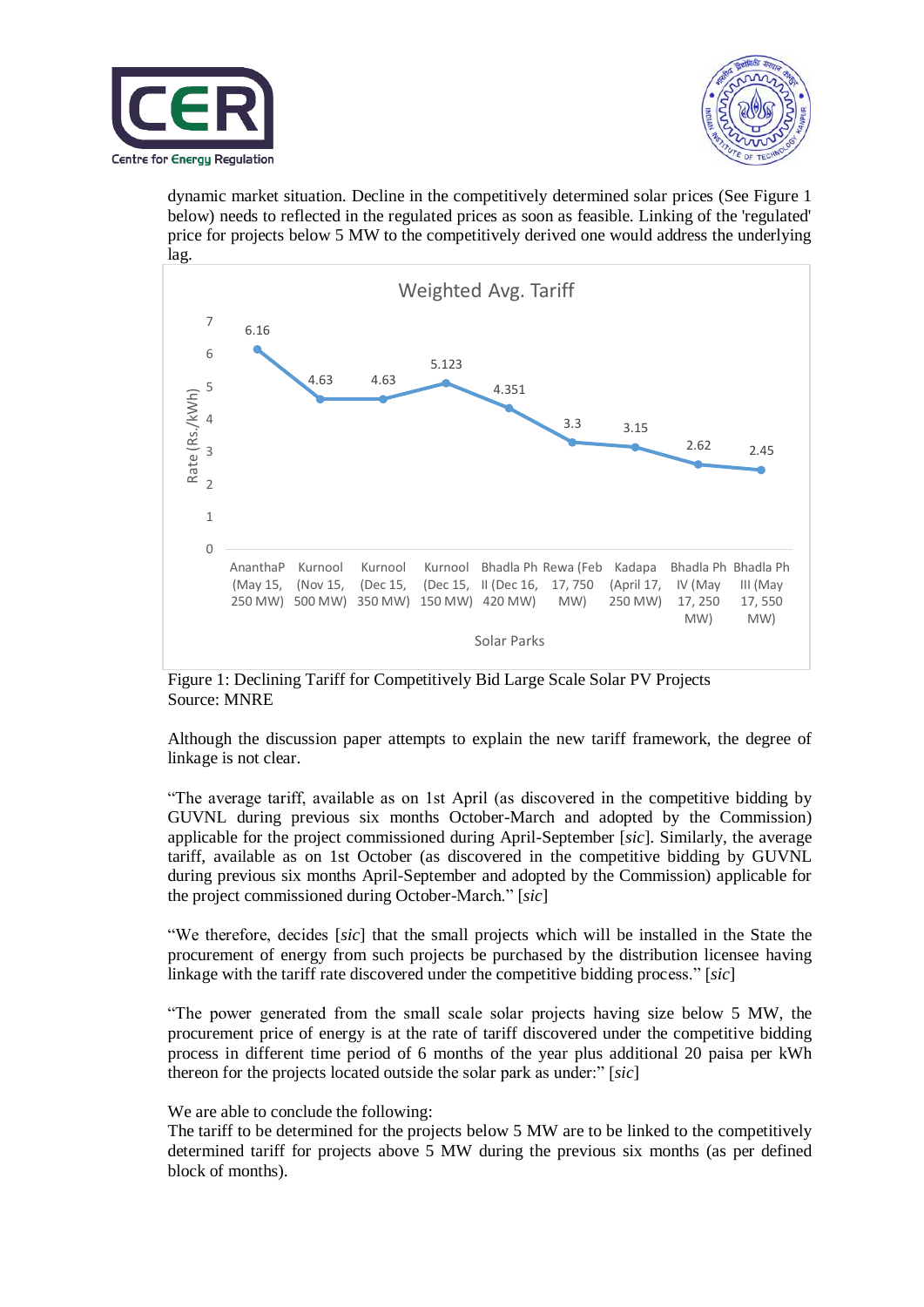



- 2. Diseconomies of Scale for Small Projects: Small projects (below 5 MW), have significant diseconomies of scale leading to high cost of installation, financing as well as operation and maintenance (O&M) cost. A decline in tariff for larger projects has primarily been on account of decline in the project cost and the financing costs. Smaller projects have proportionately smaller share of "EPC" cost as compared to larger ones. Hence, a decline in competitively bid prices are not directly replicable for smaller projects.
- 3. Linking Regulated Tariff to Competitively Determined Prices: The feed in tariff determined for larger ( $> 5$  MW) and smaller ( $\leq 5$  MW) Solar PV projects show that regulated tariff for the later has a mark-up of about 24% than the former (See Figure 2).



Figure 2: Regulated and Competitively Determined Tariff for small and large Solar PV projects Source: GERC DP

We suggest that the basis for linking of tariff for small project can be pegged at a rate bit higher than the prevailing mark-up. This mark-up should later be reviewed for a projected reduction so that project developers are able to adopt innovative procurement, financing and project management practices that should be reflected in the cost of smaller projects.

The 'estimated' regulated price for smaller projects ( $< 5$  MW) for 2017 (Rs. 3.27) would have less than half that of the regulated price. However, we should also note that the mark-up relationship may not necessarily be linear and need to be studied later.

4. An Alternate Solution - Competitive Market for Smaller PV Projects: Given the uncertainty associated with the mark-up relationship between the regulated and the competitive determined prices (across smaller and larger projects), an ideal solution would be to nurture a